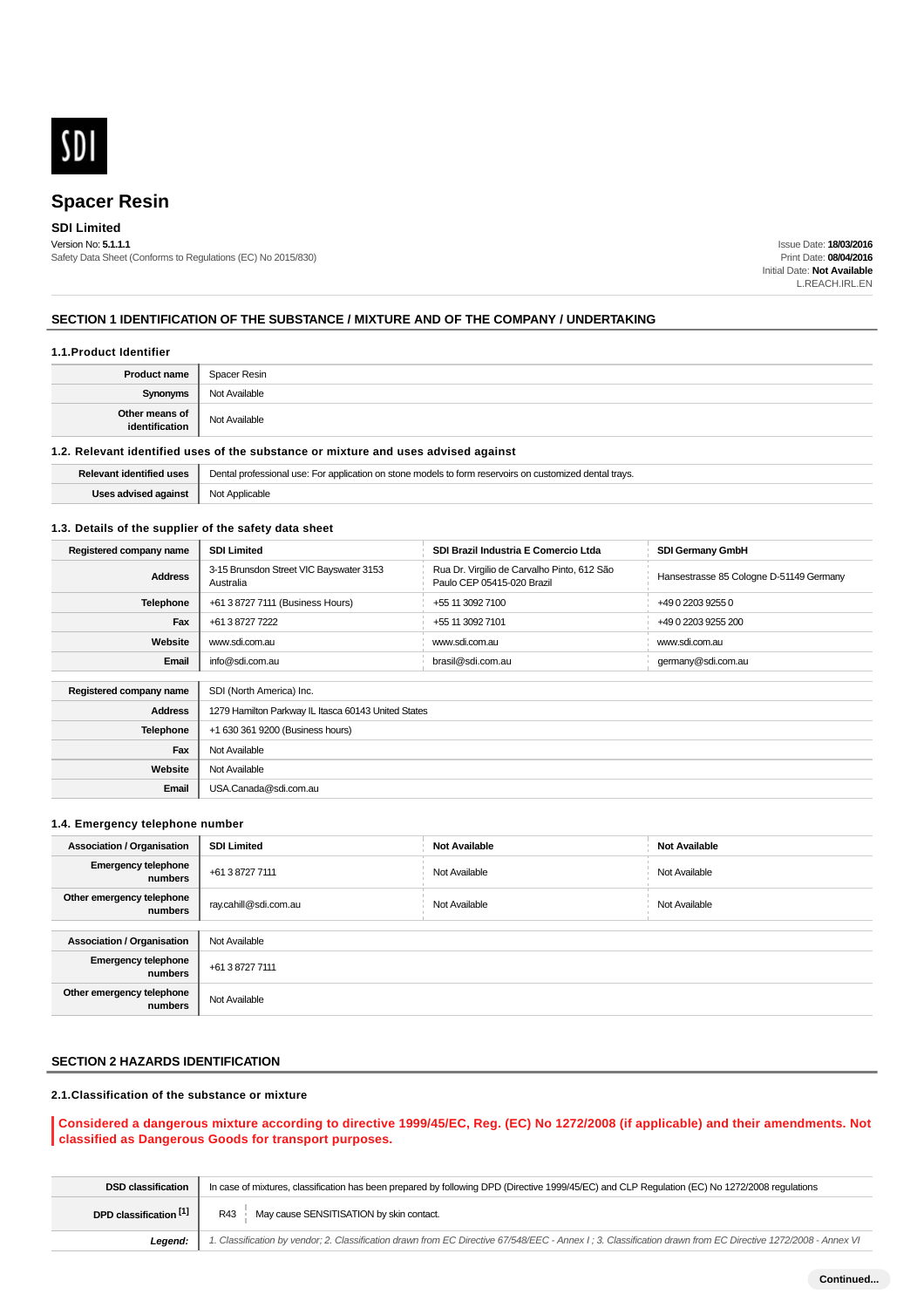| <b>Classification according to</b><br>regulation (EC) No<br>1272/2008 [CLP] <sup>[1]</sup> | Skin Sensitizer Category 1                                                                                                                                  |  |  |
|--------------------------------------------------------------------------------------------|-------------------------------------------------------------------------------------------------------------------------------------------------------------|--|--|
| Legend:                                                                                    | 1. Classification by vendor; 2. Classification drawn from EC Directive 67/548/EEC - Annex I; 3. Classification drawn from EC Directive 1272/2008 - Annex VI |  |  |
| 2.2. Label elements                                                                        |                                                                                                                                                             |  |  |
| <b>CLP label elements</b>                                                                  |                                                                                                                                                             |  |  |
| <b>SIGNAL WORD</b>                                                                         | <b>WARNING</b>                                                                                                                                              |  |  |
| Hazard statement(s)                                                                        |                                                                                                                                                             |  |  |
| H317                                                                                       | May cause an allergic skin reaction.                                                                                                                        |  |  |
|                                                                                            |                                                                                                                                                             |  |  |

## **Supplementary statement(s)**

Not Applicable

## **Precautionary statement(s) Prevention**

| P280 | Wear protective gloves/protective clothing/eye protection/face protection. |  |
|------|----------------------------------------------------------------------------|--|
| P261 | Avoid breathing dust/fume/gas/mist/vapours/spray.                          |  |
| P272 | Contaminated work clothing should not be allowed out of the workplace.     |  |

#### **Precautionary statement(s) Response**

| P302+P352 | IF ON SKIN: Wash with plenty of water and soap.                  |  |
|-----------|------------------------------------------------------------------|--|
| P333+P313 | If skin irritation or rash occurs: Get medical advice/attention. |  |
| P362+P364 | Take off contaminated clothing and wash it before reuse.         |  |

#### **Precautionary statement(s) Storage**

#### Not Applicable

#### **Precautionary statement(s) Disposal**

**P501** Dispose of contents/container in accordance with local regulations.

## **2.3. Other hazards**

May produce discomfort of the eyes and skin\*.

REACh - Art.57-59: The mixture does not contain Substances of Very High Concern (SVHC) at the SDS print date.

## **SECTION 3 COMPOSITION / INFORMATION ON INGREDIENTS**

#### **3.1.Substances**

See 'Composition on ingredients' in Section 3.2

#### **3.2.Mixtures**

| 1.CAS No<br>2.EC No<br>3. Index No<br><b>4.REACH No</b>                      | %[weight] | Name                                          | <b>Classification according to directive</b><br>67/548/EEC [DSD] | Classification according to regulation (EC) No<br>1272/2008 [CLP]                                                                                            |
|------------------------------------------------------------------------------|-----------|-----------------------------------------------|------------------------------------------------------------------|--------------------------------------------------------------------------------------------------------------------------------------------------------------|
| 1. Not Available<br>2. Not Available<br>3. Not Available<br>4. Not Available | 82        | acrylic monomer                               | Not Applicable                                                   | Not Applicable                                                                                                                                               |
| 1. Not Available<br>2. Not Available<br>3. Not Available<br>4. Not Available | 18        | Ingredients determined not to be<br>hazardous | Not Applicable                                                   | Not Applicable                                                                                                                                               |
| Legend:                                                                      |           | 4. Classification drawn from C&L              |                                                                  | 1. Classification by vendor; 2. Classification drawn from EC Directive 67/548/EEC - Annex I ; 3. Classification drawn from EC Directive 1272/2008 - Annex VI |

## **SECTION 4 FIRST AID MEASURES**

## **4.1. Description of first aid measures**

| General | If skin contact occurs:<br>Immediately remove all contaminated clothing, including footwear.<br>Flush skin and hair with running water (and soap if available).<br>▶ Seek medical attention in event of irritation.<br>If this product comes in contact with the eyes: |
|---------|------------------------------------------------------------------------------------------------------------------------------------------------------------------------------------------------------------------------------------------------------------------------|
|         | $\blacktriangleright$ Wash out immediately with fresh running water.<br>Ensure complete irrigation of the eye by keeping eyelids apart and away from eye and moving the eyelids by occasionally lifting the upper and lower lids.                                      |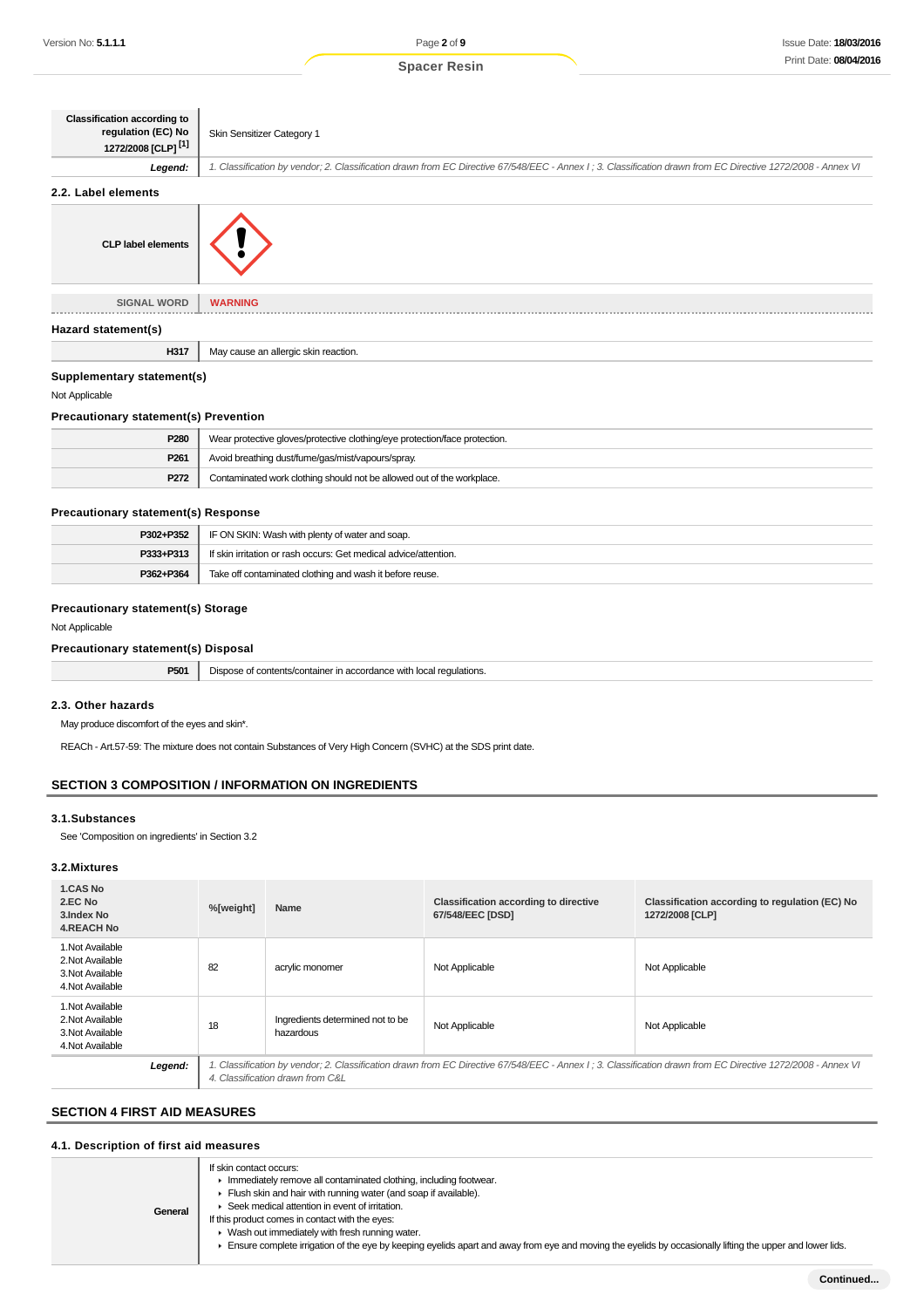|                     | $\blacktriangleright$ Seek medical attention without delay; if pain persists or recurs seek medical attention.<br>► Removal of contact lenses after an eye injury should only be undertaken by skilled personnel.<br>If fumes, aerosols or combustion products are inhaled remove from contaminated area.<br>Other measures are usually unnecessary.<br>Seek medical attention.                                                                                                     |
|---------------------|-------------------------------------------------------------------------------------------------------------------------------------------------------------------------------------------------------------------------------------------------------------------------------------------------------------------------------------------------------------------------------------------------------------------------------------------------------------------------------------|
| <b>Eye Contact</b>  | If this product comes in contact with the eyes:<br>$\blacktriangleright$ Wash out immediately with fresh running water.<br>Ensure complete irrigation of the eye by keeping eyelids apart and away from eye and moving the eyelids by occasionally lifting the upper and lower lids.<br>► Seek medical attention without delay; if pain persists or recurs seek medical attention.<br>Removal of contact lenses after an eye injury should only be undertaken by skilled personnel. |
| <b>Skin Contact</b> | If skin contact occurs:<br>In mediately remove all contaminated clothing, including footwear.<br>Flush skin and hair with running water (and soap if available).<br>▶ Seek medical attention in event of irritation.                                                                                                                                                                                                                                                                |
| Inhalation          | If fumes, aerosols or combustion products are inhaled remove from contaminated area.<br>Other measures are usually unnecessary.                                                                                                                                                                                                                                                                                                                                                     |
| Ingestion           | Seek medical attention.                                                                                                                                                                                                                                                                                                                                                                                                                                                             |

## **4.2 Most important symptoms and effects, both acute and delayed**

See Section 11

#### **4.3. Indication of any immediate medical attention and special treatment needed**

Treat symptomatically.

## **SECTION 5 FIREFIGHTING MEASURES**

#### **5.1. Extinguishing media**

- Foam.
- Dry chemical powder.
- BCF (where regulations permit).
- Carbon dioxide.
- Water spray or fog Large fires only.

### **5.2. Special hazards arising from the substrate or mixture**

| <b>Fire Incompatibility</b>  | None known.                                                                                                                                                                                                                                                                                                                                                                                                                                                                                                                                                |  |  |  |
|------------------------------|------------------------------------------------------------------------------------------------------------------------------------------------------------------------------------------------------------------------------------------------------------------------------------------------------------------------------------------------------------------------------------------------------------------------------------------------------------------------------------------------------------------------------------------------------------|--|--|--|
| 5.3. Advice for firefighters |                                                                                                                                                                                                                                                                                                                                                                                                                                                                                                                                                            |  |  |  |
| <b>Fire Fighting</b>         | Alert Fire Brigade and tell them location and nature of hazard.<br>▶ Wear breathing apparatus plus protective gloves in the event of a fire.<br>▶ Prevent, by any means available, spillage from entering drains or water courses.<br>• Use fire fighting procedures suitable for surrounding area.<br>DO NOT approach containers suspected to be hot.<br>• Cool fire exposed containers with water spray from a protected location.<br>If safe to do so, remove containers from path of fire.<br>Equipment should be thoroughly decontaminated after use. |  |  |  |
| <b>Fire/Explosion Hazard</b> | $\blacktriangleright$ Non combustible.<br>▶ Not considered a significant fire risk, however containers may burn.<br>May emit corrosive fumes. Decomposes on heating and produces; carbon dioxide (CO2) carbon monoxide (CO)                                                                                                                                                                                                                                                                                                                                |  |  |  |

## **SECTION 6 ACCIDENTAL RELEASE MEASURES**

## **6.1. Personal precautions, protective equipment and emergency procedures**

See section 8

#### **6.2. Environmental precautions**

See section 12

#### **6.3. Methods and material for containment and cleaning up**

| <b>Minor Spills</b> | Clean up all spills immediately.<br>$\blacktriangleright$ Avoid contact with skin and eyes.<br>▶ Wear impervious gloves and safety goggles.<br>$\blacktriangleright$ Trowel up/scrape up.<br>Place spilled material in clean, dry, sealed container.<br>Flush spill area with water.                                                                                                                                                                                                                                                                                                                                                             |
|---------------------|--------------------------------------------------------------------------------------------------------------------------------------------------------------------------------------------------------------------------------------------------------------------------------------------------------------------------------------------------------------------------------------------------------------------------------------------------------------------------------------------------------------------------------------------------------------------------------------------------------------------------------------------------|
| <b>Major Spills</b> | Minor hazard.<br>Clear area of personnel.<br>Alert Fire Brigade and tell them location and nature of hazard.<br>Control personal contact with the substance, by using protective equipment as required.<br>Prevent spillage from entering drains or water ways.<br>Contain spill with sand, earth or vermiculite.<br>Collect recoverable product into labelled containers for recycling.<br>Absorb remaining product with sand, earth or vermiculite and place in appropriate containers for disposal.<br>• Wash area and prevent runoff into drains or waterways.<br>If contamination of drains or waterways occurs, advise emergency services. |

#### **6.4. Reference to other sections**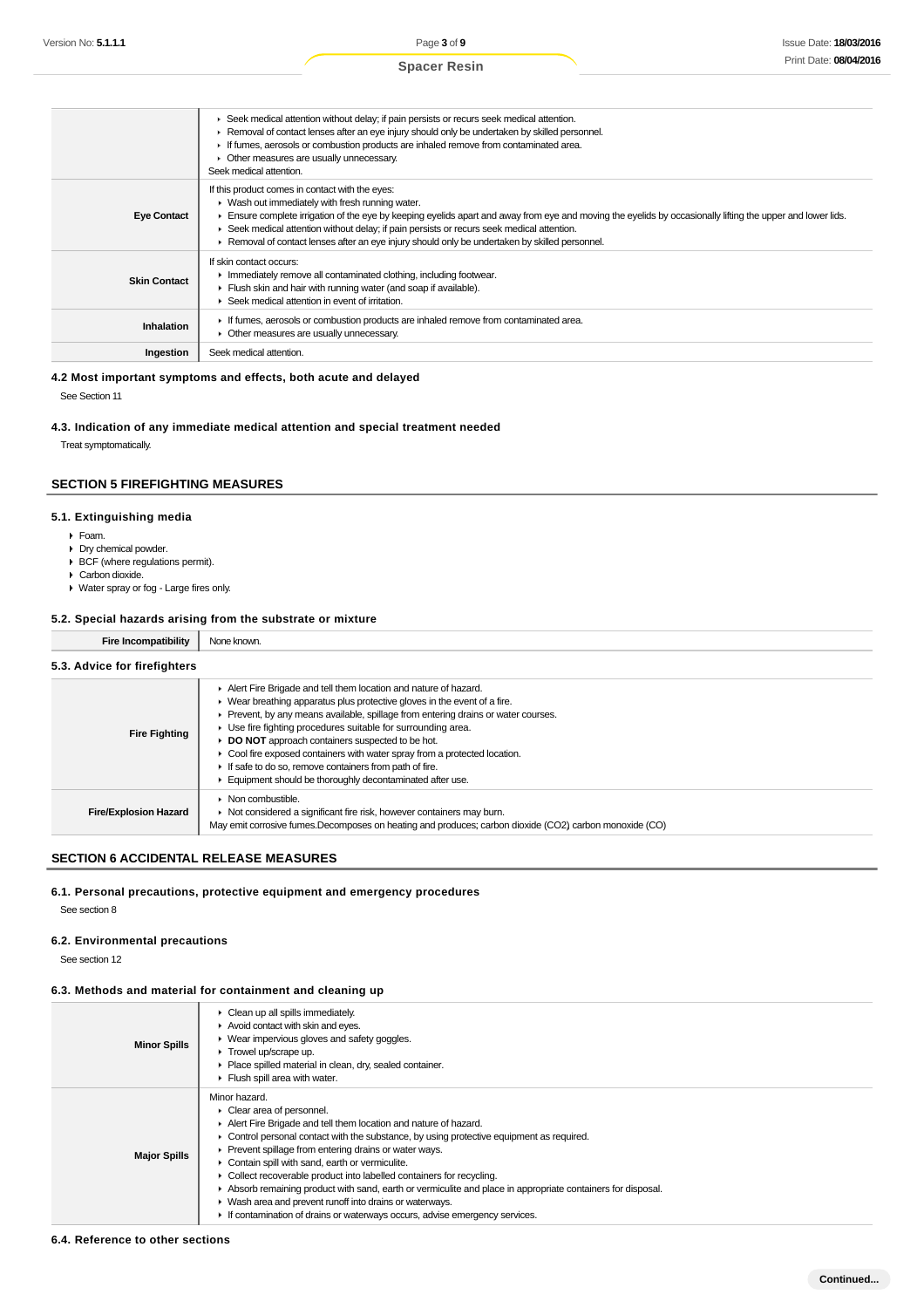Personal Protective Equipment advice is contained in Section 8 of the SDS.

## **SECTION 7 HANDLING AND STORAGE**

#### **7.1. Precautions for safe handling**

| Safe handling                    | Avoid all personal contact, including inhalation.<br>▶ Wear protective clothing when risk of exposure occurs.<br>$\blacktriangleright$ Use in a well-ventilated area.<br>▶ Prevent concentration in hollows and sumps.<br>DO NOT enter confined spaces until atmosphere has been checked.<br>• DO NOT allow material to contact humans, exposed food or food utensils.<br>Avoid contact with incompatible materials.<br>• When handling, DO NOT eat, drink or smoke.<br>▶ Keep containers securely sealed when not in use.<br>Avoid physical damage to containers.<br>Always wash hands with soap and water after handling.<br>• Work clothes should be laundered separately. Launder contaminated clothing before re-use.<br>• Use good occupational work practice. |
|----------------------------------|----------------------------------------------------------------------------------------------------------------------------------------------------------------------------------------------------------------------------------------------------------------------------------------------------------------------------------------------------------------------------------------------------------------------------------------------------------------------------------------------------------------------------------------------------------------------------------------------------------------------------------------------------------------------------------------------------------------------------------------------------------------------|
|                                  | • Observe manufacturer's storage and handling recommendations contained within this SDS.<br>Atmosphere should be regularly checked against established exposure standards to ensure safe working conditions are maintained.                                                                                                                                                                                                                                                                                                                                                                                                                                                                                                                                          |
| Fire and explosion<br>protection | See section 5                                                                                                                                                                                                                                                                                                                                                                                                                                                                                                                                                                                                                                                                                                                                                        |
| <b>Other information</b>         | Store between 10 and 25 deg. C.<br>Do not store in direct sunlight.                                                                                                                                                                                                                                                                                                                                                                                                                                                                                                                                                                                                                                                                                                  |
|                                  |                                                                                                                                                                                                                                                                                                                                                                                                                                                                                                                                                                                                                                                                                                                                                                      |

## **7.2. Conditions for safe storage, including any incompatibilities**

| Suitable container      | <b>DO NOT</b> repack. Use containers supplied by manufacturer only |
|-------------------------|--------------------------------------------------------------------|
| Storage incompatibility | Avoid storage with reducing agents.                                |
| $\cdot$<br>---          |                                                                    |

## **7.3. Specific end use(s)**

See section 1.2

## **SECTION 8 EXPOSURE CONTROLS / PERSONAL PROTECTION**

#### **8.1. Control parameters**

**DERIVED NO EFFECT LEVEL (DNEL)**

#### Not Available

**PREDICTED NO EFFECT LEVEL (PNEC)**

#### Not Available

**OCCUPATIONAL EXPOSURE LIMITS (OEL)**

## **INGREDIENT DATA**

| Source                                        | Ingredient           | <b>Material name</b> |               | <b>TWA</b>    | <b>STEL</b>         | Peak          |               | <b>Notes</b>  |
|-----------------------------------------------|----------------------|----------------------|---------------|---------------|---------------------|---------------|---------------|---------------|
| Not Available                                 | Not Available        | Not Available        |               | Not Available | Not Available       | Not Available |               | Not Available |
| <b>EMERGENCY LIMITS</b>                       |                      |                      |               |               |                     |               |               |               |
| Ingredient                                    | <b>Material name</b> |                      | TEEL-1        |               | TEEL-2              |               | TEEL-3        |               |
| Spacer Resin                                  | Not Available        |                      | Not Available |               | Not Available       |               | Not Available |               |
|                                               |                      |                      |               |               |                     |               |               |               |
| Ingredient                                    | <b>Original IDLH</b> |                      |               |               | <b>Revised IDLH</b> |               |               |               |
| acrylic monomer                               | Not Available        |                      |               |               | Not Available       |               |               |               |
| Ingredients determined not to<br>be hazardous | Not Available        |                      |               |               | Not Available       |               |               |               |

#### **MATERIAL DATA**

#### **8.2. Exposure controls**

| 8.2.1. Appropriate<br>engineering controls | effective in protecting workers and will typically be independent of worker interactions to provide this high level of protection.<br>The basic types of engineering controls are:<br>Process controls which involve changing the way a job activity or process is done to reduce the risk.<br>Enclosure and/or isolation of emission source which keeps a selected hazard "physically" away from the worker and ventilation that strategically "adds" and<br>"removes" air in the work environment. Ventilation can remove or dilute an air contaminant if designed properly. The design of a ventilation system must match<br>the particular process and chemical or contaminant in use.<br>Employers may need to use multiple types of controls to prevent employee overexposure.<br>General exhaust is adequate under normal operating conditions. Local exhaust ventilation may be required in specific circumstances. If risk of overexposure<br>exists, wear approved respirator. Correct fit is essential to obtain adequate protection. Provide adequate ventilation in warehouse or closed storage areas. Air<br>contaminants generated in the workplace possess varying "escape" velocities which, in turn, determine the "capture velocities" of fresh circulating air required |            |  |
|--------------------------------------------|---------------------------------------------------------------------------------------------------------------------------------------------------------------------------------------------------------------------------------------------------------------------------------------------------------------------------------------------------------------------------------------------------------------------------------------------------------------------------------------------------------------------------------------------------------------------------------------------------------------------------------------------------------------------------------------------------------------------------------------------------------------------------------------------------------------------------------------------------------------------------------------------------------------------------------------------------------------------------------------------------------------------------------------------------------------------------------------------------------------------------------------------------------------------------------------------------------------------------------------------------------------------------------------------|------------|--|
|                                            | to effectively remove the contaminant.                                                                                                                                                                                                                                                                                                                                                                                                                                                                                                                                                                                                                                                                                                                                                                                                                                                                                                                                                                                                                                                                                                                                                                                                                                                      |            |  |
|                                            | Type of Contaminant:                                                                                                                                                                                                                                                                                                                                                                                                                                                                                                                                                                                                                                                                                                                                                                                                                                                                                                                                                                                                                                                                                                                                                                                                                                                                        | Air Speed: |  |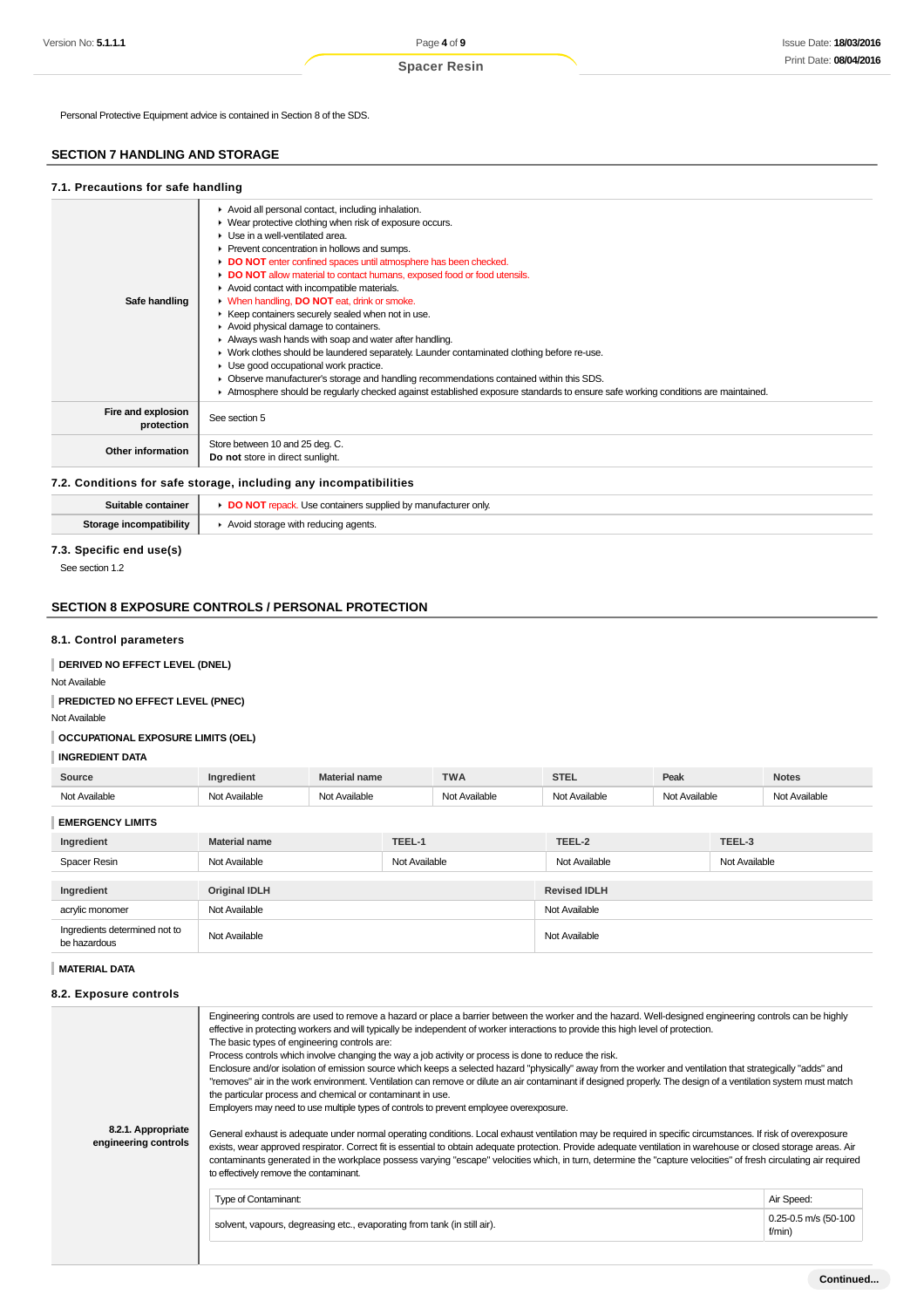|                                                                                                                                                                                               | aerosols, fumes from pouring operations, intermittent container filling, low speed conveyer transfers, welding, spray drift, plating<br>0.5-1 m/s (100-200<br>acid fumes, pickling (released at low velocity into zone of active generation)<br>$f/min.$ )                                                                                                                                                                                                                                                                                                                                                                                                                                                                                                                                                                                                                                                                                                                                                                                                                                                                                                                                                                                                                                                                                                                       |                                  |  |  |  |  |
|-----------------------------------------------------------------------------------------------------------------------------------------------------------------------------------------------|----------------------------------------------------------------------------------------------------------------------------------------------------------------------------------------------------------------------------------------------------------------------------------------------------------------------------------------------------------------------------------------------------------------------------------------------------------------------------------------------------------------------------------------------------------------------------------------------------------------------------------------------------------------------------------------------------------------------------------------------------------------------------------------------------------------------------------------------------------------------------------------------------------------------------------------------------------------------------------------------------------------------------------------------------------------------------------------------------------------------------------------------------------------------------------------------------------------------------------------------------------------------------------------------------------------------------------------------------------------------------------|----------------------------------|--|--|--|--|
|                                                                                                                                                                                               | direct spray, spray painting in shallow booths, drum filling, conveyer loading, crusher dusts, gas discharge (active generation into<br>zone of rapid air motion)                                                                                                                                                                                                                                                                                                                                                                                                                                                                                                                                                                                                                                                                                                                                                                                                                                                                                                                                                                                                                                                                                                                                                                                                                | 1-2.5 m/s (200-500<br>$f/min.$ ) |  |  |  |  |
| 2.5-10 m/s (500-2000<br>grinding, abrasive blasting, tumbling, high speed wheel generated dusts (released at high initial velocity into zone of very high rapid<br>air motion).<br>$f/min.$ ) |                                                                                                                                                                                                                                                                                                                                                                                                                                                                                                                                                                                                                                                                                                                                                                                                                                                                                                                                                                                                                                                                                                                                                                                                                                                                                                                                                                                  |                                  |  |  |  |  |
|                                                                                                                                                                                               | Within each range the appropriate value depends on:<br>Lower end of the range<br>Upper end of the range                                                                                                                                                                                                                                                                                                                                                                                                                                                                                                                                                                                                                                                                                                                                                                                                                                                                                                                                                                                                                                                                                                                                                                                                                                                                          |                                  |  |  |  |  |
|                                                                                                                                                                                               |                                                                                                                                                                                                                                                                                                                                                                                                                                                                                                                                                                                                                                                                                                                                                                                                                                                                                                                                                                                                                                                                                                                                                                                                                                                                                                                                                                                  |                                  |  |  |  |  |
|                                                                                                                                                                                               | 1: Room air currents minimal or favourable to capture                                                                                                                                                                                                                                                                                                                                                                                                                                                                                                                                                                                                                                                                                                                                                                                                                                                                                                                                                                                                                                                                                                                                                                                                                                                                                                                            | 1: Disturbing room air currents  |  |  |  |  |
|                                                                                                                                                                                               | 2: Contaminants of low toxicity or of nuisance value only.                                                                                                                                                                                                                                                                                                                                                                                                                                                                                                                                                                                                                                                                                                                                                                                                                                                                                                                                                                                                                                                                                                                                                                                                                                                                                                                       | 2: Contaminants of high toxicity |  |  |  |  |
|                                                                                                                                                                                               | 3: Intermittent, low production.                                                                                                                                                                                                                                                                                                                                                                                                                                                                                                                                                                                                                                                                                                                                                                                                                                                                                                                                                                                                                                                                                                                                                                                                                                                                                                                                                 | 3: High production, heavy use    |  |  |  |  |
|                                                                                                                                                                                               | 4: Large hood or large air mass in motion                                                                                                                                                                                                                                                                                                                                                                                                                                                                                                                                                                                                                                                                                                                                                                                                                                                                                                                                                                                                                                                                                                                                                                                                                                                                                                                                        | 4: Small hood-local control only |  |  |  |  |
| 8.2.2. Personal protection<br>Eye and face protection                                                                                                                                         | Simple theory shows that air velocity falls rapidly with distance away from the opening of a simple extraction pipe. Velocity generally decreases with the square<br>of distance from the extraction point (in simple cases). Therefore the air speed at the extraction point should be adjusted, accordingly, after reference to<br>distance from the contaminating source. The air velocity at the extraction fan, for example, should be a minimum of 1-2 m/s (200-400 f/min) for extraction of<br>solvents generated in a tank 2 meters distant from the extraction point. Other mechanical considerations, producing performance deficits within the extraction<br>apparatus, make it essential that theoretical air velocities are multiplied by factors of 10 or more when extraction systems are installed or used.<br>Safety glasses with side shields.<br>Chemical goggles.<br>► Contact lenses may pose a special hazard; soft contact lenses may absorb and concentrate irritants. A written policy document, describing the wearing of<br>lenses or restrictions on use, should be created for each workplace or task. This should include a review of lens absorption and adsorption for the class of<br>chemicals in use and an account of injury experience. Medical and first-aid personnel should be trained in their removal and suitable equipment should be |                                  |  |  |  |  |
|                                                                                                                                                                                               | at the first signs of eye redness or irritation - lens should be removed in a clean environment only after workers have washed hands thoroughly. [CDC NIOSH<br>Current Intelligence Bulletin 59], [AS/NZS 1336 or national equivalent]                                                                                                                                                                                                                                                                                                                                                                                                                                                                                                                                                                                                                                                                                                                                                                                                                                                                                                                                                                                                                                                                                                                                           |                                  |  |  |  |  |
| <b>Skin protection</b>                                                                                                                                                                        | See Hand protection below                                                                                                                                                                                                                                                                                                                                                                                                                                                                                                                                                                                                                                                                                                                                                                                                                                                                                                                                                                                                                                                                                                                                                                                                                                                                                                                                                        |                                  |  |  |  |  |
| Hands/feet protection                                                                                                                                                                         | ▶ Wear chemical protective gloves, e.g. PVC.<br>▶ Wear safety footwear or safety gumboots, e.g. Rubber<br>Rubber Gloves                                                                                                                                                                                                                                                                                                                                                                                                                                                                                                                                                                                                                                                                                                                                                                                                                                                                                                                                                                                                                                                                                                                                                                                                                                                          |                                  |  |  |  |  |
| <b>Body protection</b>                                                                                                                                                                        | See Other protection below                                                                                                                                                                                                                                                                                                                                                                                                                                                                                                                                                                                                                                                                                                                                                                                                                                                                                                                                                                                                                                                                                                                                                                                                                                                                                                                                                       |                                  |  |  |  |  |
| Other protection                                                                                                                                                                              | No special equipment needed when handling small quantities.<br><b>OTHERWISE:</b><br>• Overalls.<br>▶ Barrier cream.<br>Eyewash unit.                                                                                                                                                                                                                                                                                                                                                                                                                                                                                                                                                                                                                                                                                                                                                                                                                                                                                                                                                                                                                                                                                                                                                                                                                                             |                                  |  |  |  |  |
| <b>Thermal hazards</b>                                                                                                                                                                        | Not Available                                                                                                                                                                                                                                                                                                                                                                                                                                                                                                                                                                                                                                                                                                                                                                                                                                                                                                                                                                                                                                                                                                                                                                                                                                                                                                                                                                    |                                  |  |  |  |  |

## **8.2.3. Environmental exposure controls**

See section 12

## **SECTION 9 PHYSICAL AND CHEMICAL PROPERTIES**

## **9.1. Information on basic physical and chemical properties**

| Appearance                                      | Blue coloured viscous paste, with ester like odour, does not mix with water. |                                                   |                |
|-------------------------------------------------|------------------------------------------------------------------------------|---------------------------------------------------|----------------|
|                                                 |                                                                              |                                                   |                |
| <b>Physical state</b>                           | Free-flowing Paste                                                           | Relative density (Water = 1)                      | Not Available  |
| Odour                                           | Not Available                                                                | <b>Partition coefficient</b><br>n-octanol / water | Not Available  |
| Odour threshold                                 | Not Available                                                                | Auto-ignition temperature<br>$(^{\circ}C)$        | Not Available  |
| pH (as supplied)                                | Not Available                                                                | Decomposition<br>temperature                      | Not Available  |
| Melting point / freezing<br>point (°C)          | Not Available                                                                | <b>Viscosity (cSt)</b>                            | Not Available  |
| Initial boiling point and<br>boiling range (°C) | Not Available                                                                | Molecular weight (g/mol)                          | Not Applicable |
| Flash point (°C)                                | Not Available                                                                | <b>Taste</b>                                      | Not Available  |
| <b>Evaporation rate</b>                         | Not Available                                                                | <b>Explosive properties</b>                       | Not Available  |
| Flammability                                    | Not Available                                                                | <b>Oxidising properties</b>                       | Not Available  |
| Upper Explosive Limit (%)                       | Not Available                                                                | Surface Tension (dyn/cm or<br>$mN/m$ )            | Not Available  |
| Lower Explosive Limit (%)                       | Not Available                                                                | <b>Volatile Component (%vol)</b>                  | Not Available  |
| Vapour pressure (kPa)                           | Not Available                                                                | Gas group                                         | Not Available  |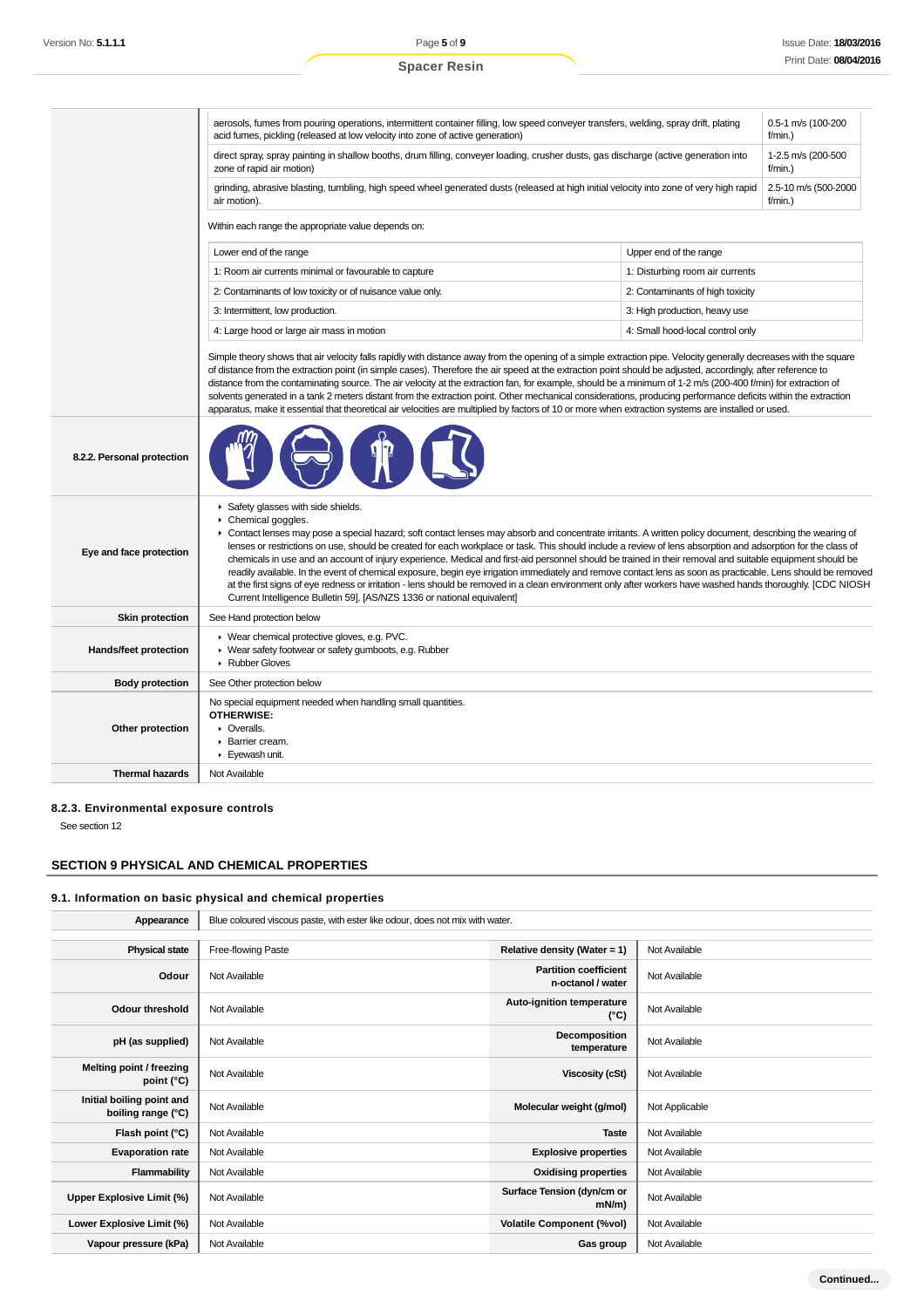| Solubility in water (g/L)    | Immiscible    | pH as a solution (1%) | Not Available |
|------------------------------|---------------|-----------------------|---------------|
| Vapour density ( $Air = 1$ ) | Not Available | VOC a/L               | Not Available |

## **9.2. Other information**

Not Available

## **SECTION 10 STABILITY AND REACTIVITY**

| 10.1. Reactivity                            | See section 7.2                                                           |
|---------------------------------------------|---------------------------------------------------------------------------|
| 10.2. Chemical stability                    | Product is considered stable and hazardous polymerisation will not occur. |
| 10.3. Possibility of<br>hazardous reactions | See section 7.2                                                           |
| 10.4. Conditions to avoid                   | See section 7.2                                                           |
| 10.5. Incompatible materials                | See section 7.2                                                           |
| 10.6. Hazardous<br>decomposition products   | See section 5.3                                                           |

## **SECTION 11 TOXICOLOGICAL INFORMATION**

#### **11.1. Information on toxicological effects**

| Inhaled                                     | The material is not thought to produce adverse health effects or irritation of the respiratory tract (as classified by EC Directives using animal models).<br>Nevertheless, good hygiene practice requires that exposure be kept to a minimum and that suitable control measures be used in an occupational setting.                                                                                                                                                                                                                                                                                                                                                                                                                                                                                                                                                                                  |                                 |                |  |
|---------------------------------------------|-------------------------------------------------------------------------------------------------------------------------------------------------------------------------------------------------------------------------------------------------------------------------------------------------------------------------------------------------------------------------------------------------------------------------------------------------------------------------------------------------------------------------------------------------------------------------------------------------------------------------------------------------------------------------------------------------------------------------------------------------------------------------------------------------------------------------------------------------------------------------------------------------------|---------------------------------|----------------|--|
| Ingestion                                   | The material has NOT been classified by EC Directives or other classification systems as "harmful by ingestion". This is because of the lack of corroborating<br>animal or human evidence. The material may still be damaging to the health of the individual, following ingestion, especially where pre-existing organ (e.g liver,<br>kidney) damage is evident. Present definitions of harmful or toxic substances are generally based on doses producing mortality rather than those producing<br>morbidity (disease, ill-health). Gastrointestinal tract discomfort may produce nausea and vomiting. In an occupational setting however, ingestion of insignificant<br>quantities is not thought to be cause for concern.                                                                                                                                                                         |                                 |                |  |
| <b>Skin Contact</b>                         | Limited evidence exists, or practical experience predicts, that the material either produces inflammation of the skin in a substantial number of individuals<br>following direct contact, and/or produces significant inflammation when applied to the healthy intact skin of animals, for up to four hours, such inflammation<br>being present twenty-four hours or more after the end of the exposure period. Skin irritation may also be present after prolonged or repeated exposure; this may<br>result in a form of contact dermatitis (nonallergic). The dermatitis is often characterised by skin redness (erythema) and swelling (oedema) which may<br>progress to blistering (vesiculation), scaling and thickening of the epidermis. At the microscopic level there may be intercellular oedema of the spongy layer of<br>the skin (spongiosis) and intracellular oedema of the epidermis. |                                 |                |  |
| Eye                                         | Limited evidence exists, or practical experience suggests, that the material may cause eye irritation in a substantial number of individuals and/or is expected to<br>produce significant ocular lesions which are present twenty-four hours or more after instillation into the eye(s) of experimental animals. Repeated or prolonged<br>eye contact may cause inflammation characterised by temporary redness (similar to windburn) of the conjunctiva (conjunctivitis); temporary impairment of vision<br>and/or other transient eye damage/ulceration may occur.                                                                                                                                                                                                                                                                                                                                  |                                 |                |  |
| Chronic                                     | Practical experience shows that skin contact with the material is capable either of inducing a sensitisation reaction in a substantial number of individuals, and/or<br>of producing a positive response in experimental animals.                                                                                                                                                                                                                                                                                                                                                                                                                                                                                                                                                                                                                                                                     |                                 |                |  |
| <b>Spacer Resin</b>                         | <b>IRRITATION</b><br><b>TOXICITY</b><br>Not Available<br>Not Available                                                                                                                                                                                                                                                                                                                                                                                                                                                                                                                                                                                                                                                                                                                                                                                                                                |                                 |                |  |
| Legend:                                     | 1. Value obtained from Europe ECHA Registered Substances - Acute toxicity 2.* Value obtained from manufacturer's SDS. Unless otherwise specified data<br>extracted from RTECS - Register of Toxic Effect of chemical Substances                                                                                                                                                                                                                                                                                                                                                                                                                                                                                                                                                                                                                                                                       |                                 |                |  |
|                                             |                                                                                                                                                                                                                                                                                                                                                                                                                                                                                                                                                                                                                                                                                                                                                                                                                                                                                                       |                                 |                |  |
| <b>Acute Toxicity</b>                       | $\circledcirc$                                                                                                                                                                                                                                                                                                                                                                                                                                                                                                                                                                                                                                                                                                                                                                                                                                                                                        | Carcinogenicity                 | $\circledcirc$ |  |
| <b>Skin Irritation/Corrosion</b>            | O                                                                                                                                                                                                                                                                                                                                                                                                                                                                                                                                                                                                                                                                                                                                                                                                                                                                                                     | Reproductivity                  | $\circledcirc$ |  |
| <b>Serious Eye</b><br>Damage/Irritation     | $\circledcirc$                                                                                                                                                                                                                                                                                                                                                                                                                                                                                                                                                                                                                                                                                                                                                                                                                                                                                        | <b>STOT - Single Exposure</b>   | ∾              |  |
| <b>Respiratory or Skin</b><br>sensitisation | ✔                                                                                                                                                                                                                                                                                                                                                                                                                                                                                                                                                                                                                                                                                                                                                                                                                                                                                                     | <b>STOT - Repeated Exposure</b> | $\circ$        |  |

Legend:  $\blacktriangleright$  - Data available but does not fill the criteria for classification<br>  $\blacktriangleright$  - Data required to make classification available

 $\circlearrowright$ 

 $\bigcirc$  – Data Not Available to make classification

## **SECTION 12 ECOLOGICAL INFORMATION**

## **12.1. Toxicity**

| Ingredient           | Endpoint       | Test Duration (hr)                                                                                                                                                                                                                                                                                                                                                                       | <b>Species</b> | Value          | Source         |
|----------------------|----------------|------------------------------------------------------------------------------------------------------------------------------------------------------------------------------------------------------------------------------------------------------------------------------------------------------------------------------------------------------------------------------------------|----------------|----------------|----------------|
| <b>Not Available</b> | Not Applicable | Not Applicable                                                                                                                                                                                                                                                                                                                                                                           | Not Applicable | Not Applicable | Not Applicable |
| Legend:              |                | Extracted from 1. IUCLID Toxicity Data 2. Europe ECHA Registered Substances - Ecotoxicological Information - Aquatic Toxicity 3. EPIWIN Suite V3.12 -<br>Aquatic Toxicity Data (Estimated) 4. US EPA, Ecotox database - Aquatic Toxicity Data 5. ECETOC Aquatic Hazard Assessment Data 6. NITE (Japan) -<br>Bioconcentration Data 7. METI (Japan) - Bioconcentration Data 8. Vendor Data |                |                |                |

**Mutagenicity Aspiration Hazard** 

**DO NOT** discharge into sewer or waterways.

## **12.2. Persistence and degradability**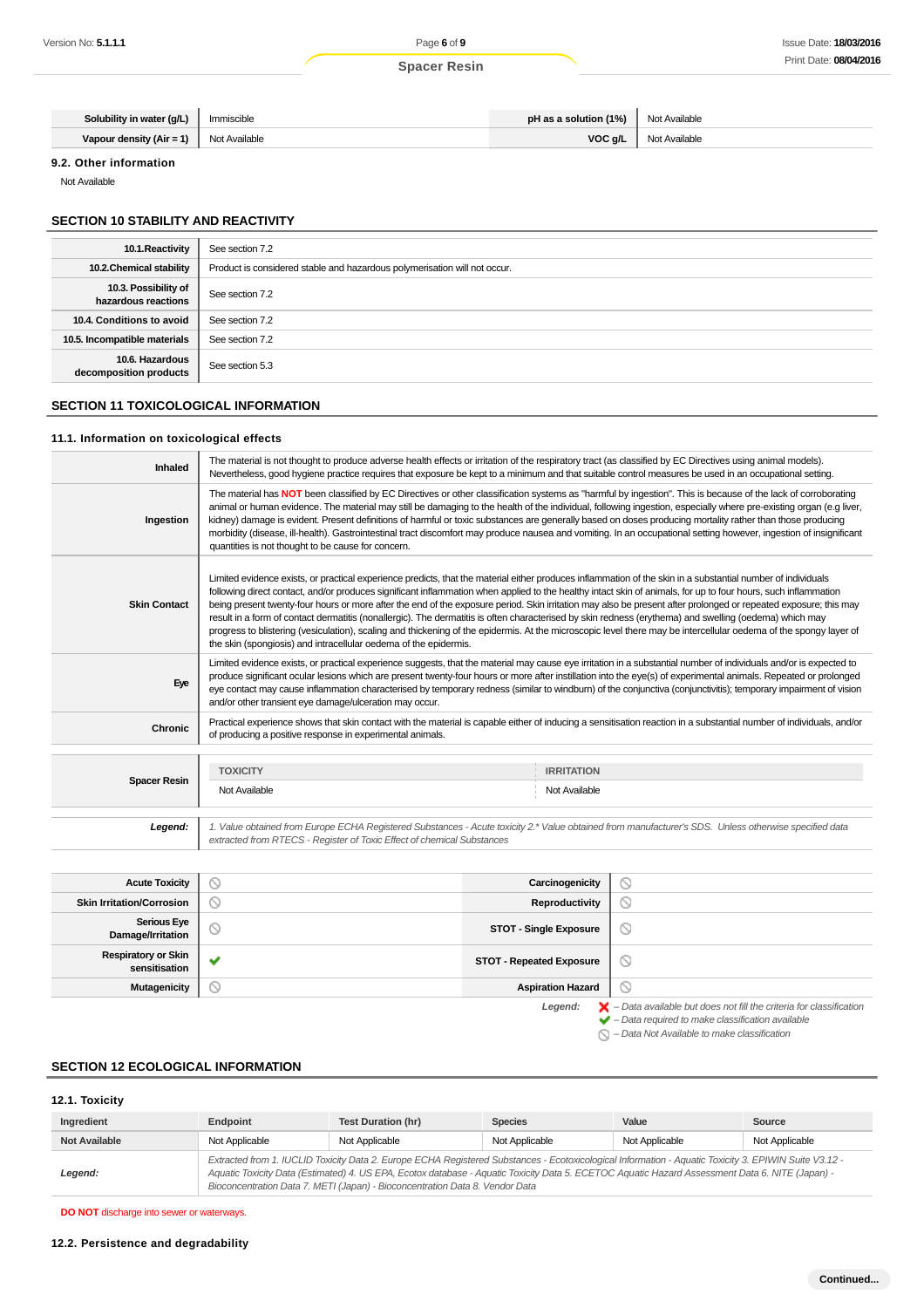| Ingredient | Persistence: Water/Soil               | Persistence: Air                      |
|------------|---------------------------------------|---------------------------------------|
|            | No Data available for all ingredients | No Data available for all ingredients |
|            |                                       |                                       |

## **12.3. Bioaccumulative potential**

| Ingredient | <b>Bioaccumulation</b>                |
|------------|---------------------------------------|
|            | No Data available for all ingredients |
|            |                                       |

## **12.4. Mobility in soil**

| Ingredient | <b>Mobility</b>                       |
|------------|---------------------------------------|
|            | No Data available for all ingredients |

#### **12.5.Results of PBT and vPvB assessment**

|                         | . .           |               |               |
|-------------------------|---------------|---------------|---------------|
| Relevant available data | Not Available | Not Available | Not Available |
| PBT Criteria fulfilled? | Not Available | Not Available | Not Available |

#### **12.6. Other adverse effects**

No data available

## **SECTION 13 DISPOSAL CONSIDERATIONS**

### **13.1. Waste treatment methods**

| <b>Product / Packaging</b><br>disposal | Consult State Land Waste Management Authority for disposal.<br>Bury residue in an authorised landfill. |
|----------------------------------------|--------------------------------------------------------------------------------------------------------|
| Waste treatment options                | Not Available                                                                                          |
| Sewage disposal options                | Not Available                                                                                          |

## **SECTION 14 TRANSPORT INFORMATION**

#### **Labels Required**

| <b>Marine Pollutant</b>                                              | <b>NO</b>                                                                                                              |                                                                                        |  |  |
|----------------------------------------------------------------------|------------------------------------------------------------------------------------------------------------------------|----------------------------------------------------------------------------------------|--|--|
| Land transport (ADR): NOT REGULATED FOR TRANSPORT OF DANGEROUS GOODS |                                                                                                                        |                                                                                        |  |  |
| 14.1.UN number                                                       | Not Applicable                                                                                                         |                                                                                        |  |  |
| 14.2. Packing group                                                  | Not Applicable                                                                                                         |                                                                                        |  |  |
| 14.3.UN proper shipping<br>name                                      | Not Applicable                                                                                                         |                                                                                        |  |  |
| 14.4. Environmental hazard                                           | Not Applicable                                                                                                         |                                                                                        |  |  |
| 14.5. Transport hazard<br>class(es)                                  | Not Applicable<br>Class<br>Not Applicable<br>Subrisk                                                                   |                                                                                        |  |  |
| 14.6. Special precautions for<br>user                                | Hazard identification (Kemler)<br>Classification code<br><b>Hazard Label</b><br>Special provisions<br>Limited quantity | Not Applicable<br>Not Applicable<br>Not Applicable<br>Not Applicable<br>Not Applicable |  |  |

## **Air transport (ICAO-IATA / DGR): NOT REGULATED FOR TRANSPORT OF DANGEROUS GOODS**

| 14.1. UN number                       | Not Applicable                           |                |                |  |
|---------------------------------------|------------------------------------------|----------------|----------------|--|
| 14.2. Packing group                   | Not Applicable                           |                |                |  |
| 14.3. UN proper shipping<br>name      | Not Applicable                           |                |                |  |
| 14.4. Environmental hazard            | Not Applicable                           |                |                |  |
|                                       | <b>ICAO/IATA Class</b>                   | Not Applicable |                |  |
| 14.5. Transport hazard<br>class(es)   | ICAO / IATA Subrisk<br>Not Applicable    |                |                |  |
|                                       | <b>ERG Code</b>                          | Not Applicable |                |  |
| 14.6. Special precautions for<br>user | Special provisions                       |                | Not Applicable |  |
|                                       | Cargo Only Packing Instructions          |                | Not Applicable |  |
|                                       | Cargo Only Maximum Qty / Pack            |                | Not Applicable |  |
|                                       | Passenger and Cargo Packing Instructions |                | Not Applicable |  |
|                                       |                                          |                |                |  |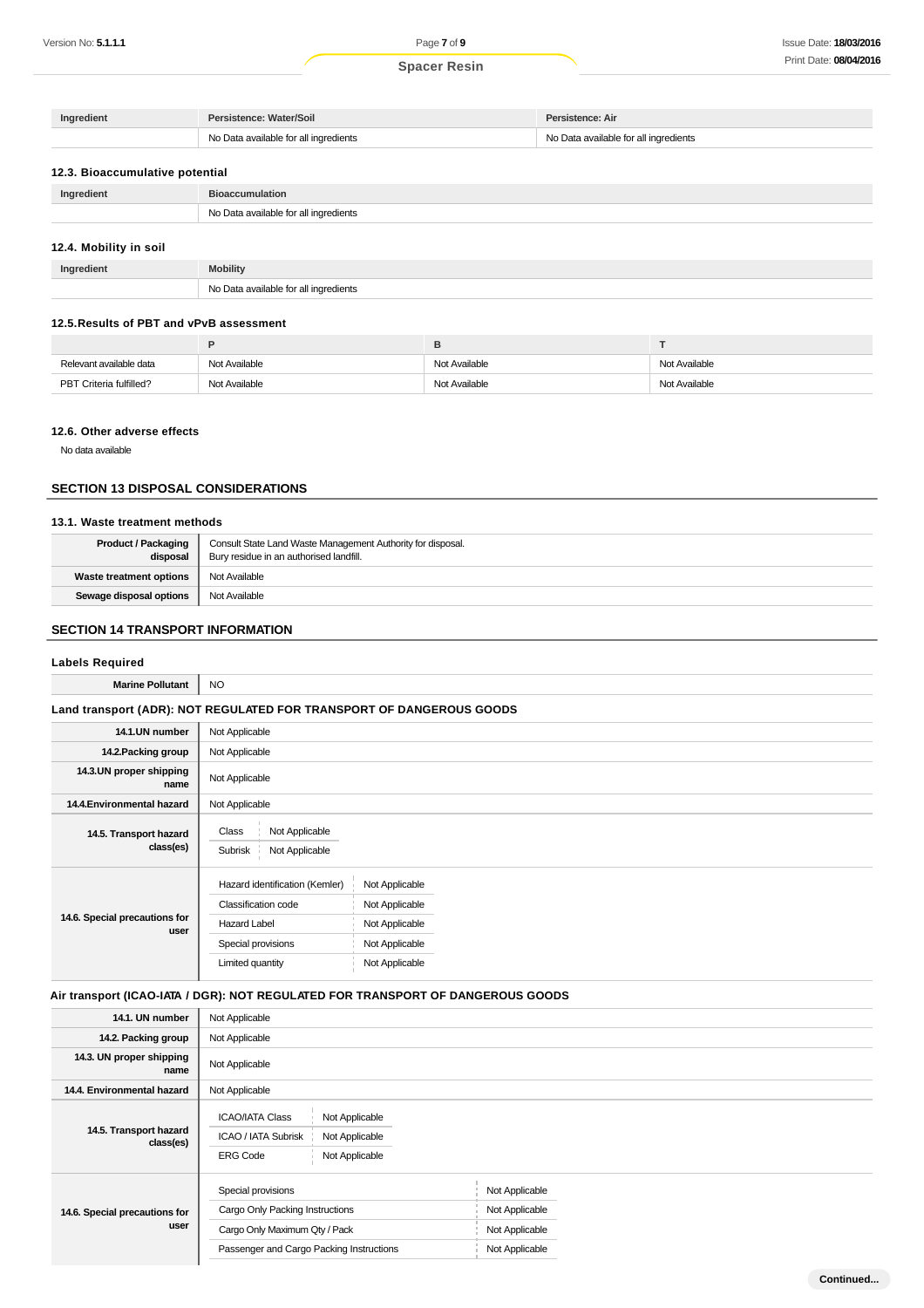| Passenger and Cargo Maximum Qty / Pack                    | Not Applicable |
|-----------------------------------------------------------|----------------|
| Passenger and Cargo Limited Quantity Packing Instructions | Not Applicable |
| Passenger and Cargo Limited Maximum Qty / Pack            | Not Applicable |

#### **Sea transport (IMDG-Code / GGVSee): NOT REGULATED FOR TRANSPORT OF DANGEROUS GOODS**

| 14.1. UN number                       | Not Applicable                                                                                                             |  |  |
|---------------------------------------|----------------------------------------------------------------------------------------------------------------------------|--|--|
| 14.2. Packing group                   | Not Applicable                                                                                                             |  |  |
| 14.3. UN proper shipping<br>name      | Not Applicable                                                                                                             |  |  |
| 14.4. Environmental hazard            | Not Applicable                                                                                                             |  |  |
| 14.5. Transport hazard<br>class(es)   | <b>IMDG Class</b><br>Not Applicable<br><b>IMDG Subrisk</b><br>Not Applicable                                               |  |  |
| 14.6. Special precautions for<br>user | Not Applicable<br><b>EMS Number</b><br>Special provisions<br>Not Applicable<br>Not Applicable<br><b>Limited Quantities</b> |  |  |

## **Inland waterways transport (ADN): NOT REGULATED FOR TRANSPORT OF DANGEROUS GOODS**

| 14.1. UN number                       | Not Applicable                                                                                                                                                                                     |  |
|---------------------------------------|----------------------------------------------------------------------------------------------------------------------------------------------------------------------------------------------------|--|
| 14.2. Packing group                   | Not Applicable                                                                                                                                                                                     |  |
| 14.3. UN proper shipping<br>name      | Not Applicable                                                                                                                                                                                     |  |
| 14.4. Environmental hazard            | Not Applicable                                                                                                                                                                                     |  |
| 14.5. Transport hazard<br>class(es)   | Not Applicable<br>Not Applicable                                                                                                                                                                   |  |
| 14.6. Special precautions for<br>user | Classification code<br>Not Applicable<br>Special provisions<br>Not Applicable<br>Not Applicable<br>Limited quantity<br>Not Applicable<br>Equipment required<br>Not Applicable<br>Fire cones number |  |

### **Transport in bulk according to Annex II of MARPOL and the IBC code**

Not Applicable

### **SECTION 15 REGULATORY INFORMATION**

#### **15.1. Safety, health and environmental regulations / legislation specific for the substance or mixture**

This safety data sheet is in compliance with the following EU legislation and its adaptations - as far as applicable - : 67/548/EEC, 1999/45/EC, 98/24/EC, 92/85/EC, 94/33/EC, 91/689/EEC, 1999/13/EC, Commission Regulation (EU) 2015/830, Regulation (EC) No 1272/2008 and their amendments as well as the following British legislation: - The Control of Substances Hazardous to Health Regulations (COSHH) 2002 - COSHH Essentials - The Management of Health and Safety at Work Regulations 1999

#### **15.2. Chemical safety assessment**

For further information please look at the Chemical Safety Assessment and Exposure Scenarios prepared by your Supply Chain if available.

#### **ECHA SUMMARY**

| <b>National Inventory</b>               | <b>Status</b>                                                                                                                                                                              |
|-----------------------------------------|--------------------------------------------------------------------------------------------------------------------------------------------------------------------------------------------|
| Australia - AICS                        | $\checkmark$                                                                                                                                                                               |
| Canada - DSL                            | Y                                                                                                                                                                                          |
| Canada - NDSL                           | $\checkmark$                                                                                                                                                                               |
| China - IECSC                           | $\checkmark$                                                                                                                                                                               |
| Europe - EINEC / ELINCS /<br><b>NLP</b> | Y                                                                                                                                                                                          |
| Japan - ENCS                            | Y                                                                                                                                                                                          |
| Korea - KECI                            | Y                                                                                                                                                                                          |
| New Zealand - NZIoC                     | Y                                                                                                                                                                                          |
| Philippines - PICCS                     | $\checkmark$                                                                                                                                                                               |
| USA - TSCA                              | Y                                                                                                                                                                                          |
| Legend:                                 | $Y = All$ ingredients are on the inventory<br>N = Not determined or one or more ingredients are not on the inventory and are not exempt from listing(see specific ingredients in brackets) |

#### **SECTION 16 OTHER INFORMATION**